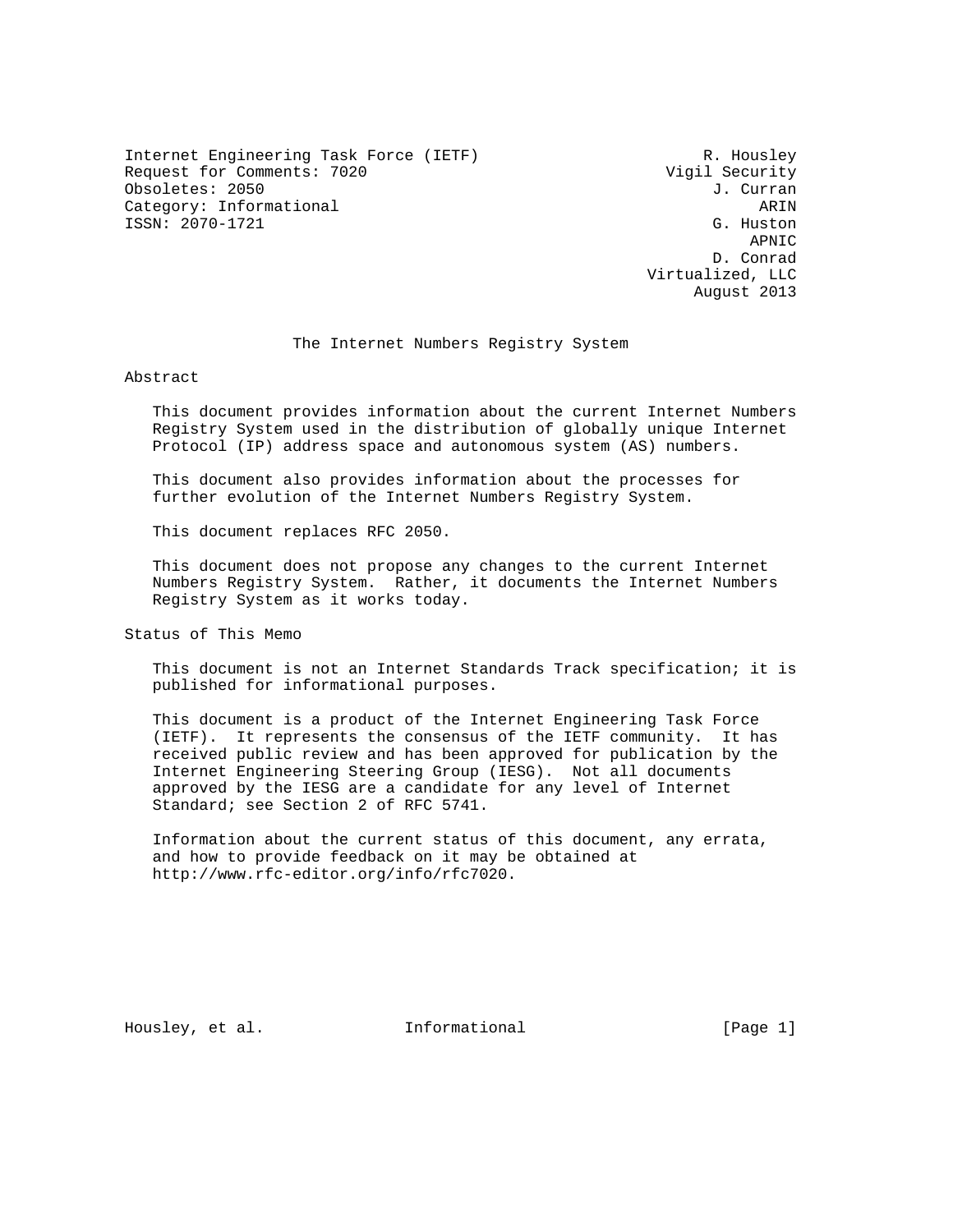# Copyright Notice

 Copyright (c) 2013 IETF Trust and the persons identified as the document authors. All rights reserved.

 This document is subject to BCP 78 and the IETF Trust's Legal Provisions Relating to IETF Documents (http://trustee.ietf.org/license-info) in effect on the date of publication of this document. Please review these documents carefully, as they describe your rights and restrictions with respect to this document. Code Components extracted from this document must include Simplified BSD License text as described in Section 4.e of the Trust Legal Provisions and are provided without warranty as described in the Simplified BSD License.

Table of Contents

| 2.1 |                                                                                            |
|-----|--------------------------------------------------------------------------------------------|
|     | 3. Internet Numbers Registry System Structure 3                                            |
|     | 4. Internet Numbers Registry Technical Considerations 5                                    |
|     | 5. Internet Numbers Registry Evolution 5                                                   |
|     | 6. Summary of Changes since RFC 2050 6                                                     |
|     |                                                                                            |
|     |                                                                                            |
|     |                                                                                            |
|     | 9.1. Normative References 7                                                                |
|     | 9.2. Informative References $\ldots$ $\ldots$ $\ldots$ $\ldots$ $\ldots$ $\ldots$ $\ldots$ |
|     |                                                                                            |

# 1. Introduction

 The administrative structures of the Internet Numbers Registry System described in this document are largely the result of the interaction of operational practices, existing routing technology, number resource assignments that have occurred over time, and network architectural history. Further discussion and analysis of these interactions are outside the scope of this document.

 This document provides information about the current Internet Numbers Registry System used in the distribution of globally unique Internet Protocol (IP) address space and autonomous system (AS) numbers. It also describes the processes used for further evolution of the Internet Numbers Registry System. This document does not propose any changes to the current operation of this system.

 This document replaces RFC 2050. Since the publication of RFC 2050, the Internet Numbers Registry System has changed significantly. This document describes the present Internet Numbers Registry System.

Housley, et al. 1nformational 1999 [Page 2]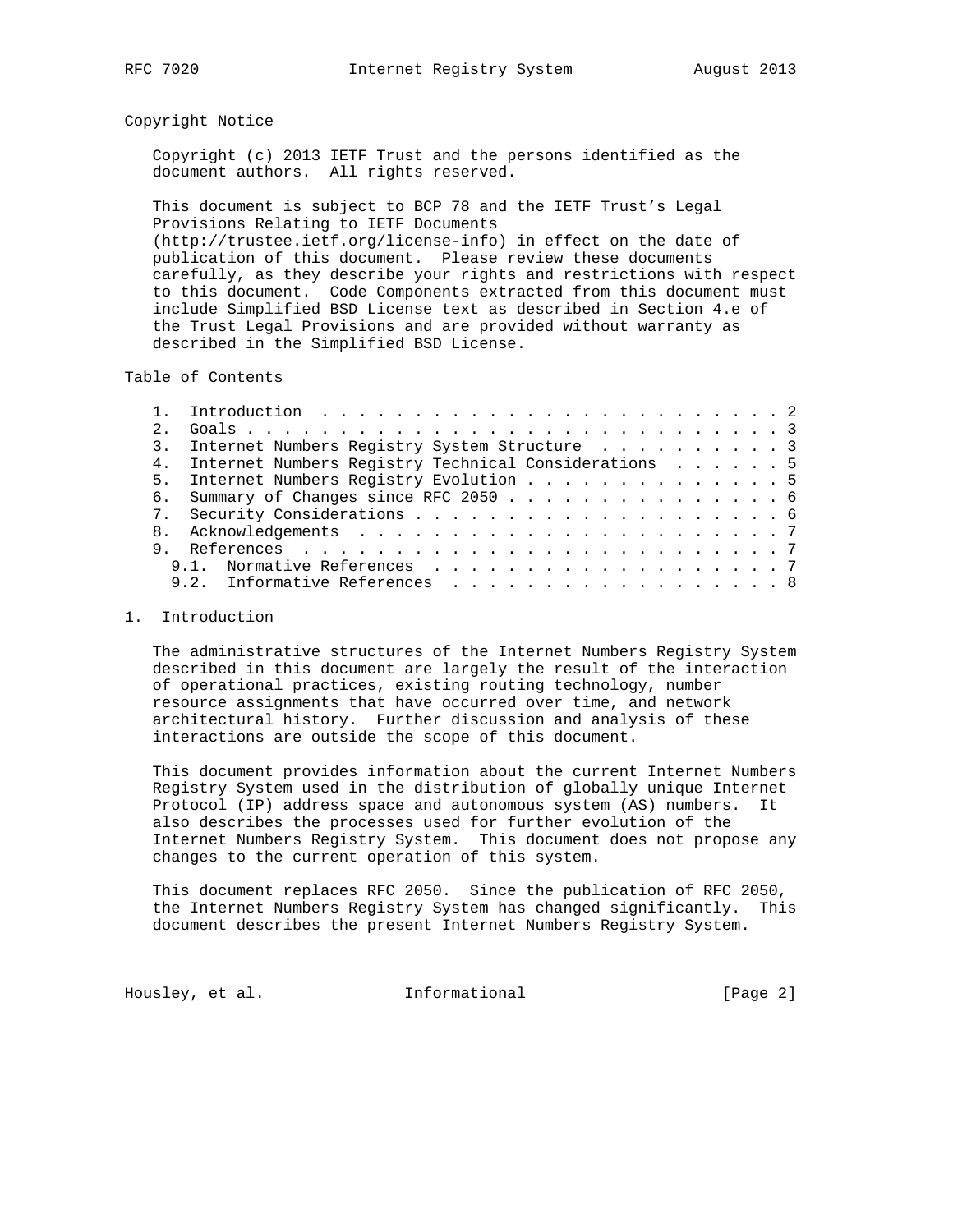# 2. Goals

 Internet number resources are currently distributed according to the following (non-exclusive) goals:

- 1) Allocation Pool Management: Due to the fixed lengths of IP addresses and AS numbers, the pools from which these resources are allocated are finite. As such, allocations must be made in accordance with the operational needs of those running the networks that make use of these number resources and by taking into consideration pool limitations at the time of allocation.
- 2) Hierarchical Allocation: Given current routing technology, the distribution of IP addresses in a hierarchical manner increases the likelihood of continued scaling of the Internet's routing system. As such, it is currently a goal to allocate IP addresses in such a way that permits aggregation of these addresses into a minimum number of routing announcements. However, whether IP addresses are actually announced to the Internet and the manner of their advertisement into the Internet's routing system are operational considerations outside the scope of the Internet Numbers Registry System.
- 3) Registration Accuracy: A core requirement of the Internet Numbers Registry System is to maintain a registry of allocations to ensure uniqueness and to provide accurate registration information of those allocations in order to meet a variety of operational requirements. Uniqueness ensures that IP addresses and AS numbers are not allocated to more than one party at the same time.

 These goals may sometimes conflict with each other or with the interests of individual end users, Internet service providers, or other number resource consumers. Careful analysis, judgment, and cooperation among registry system providers and consumers at all levels via community-developed policies are necessary to find appropriate compromises to facilitate Internet operations.

3. Internet Numbers Registry System Structure

 The Internet Registry (IR) hierarchy was established to provide for the allocation of IP addresses and AS numbers with consideration to the above goals. This hierarchy is rooted in the Internet Assigned Numbers Authority (IANA) address allocation function, which serves a set of "Regional Internet Registries" (RIRs); the RIRs then serve a set of "Local Internet Registries" (LIRs) and other customers. LIRs in turn serve their respective number resource consumers (which may be themselves, their customers, "sub-LIRs", etc.)

Housley, et al. **Informational** [Page 3]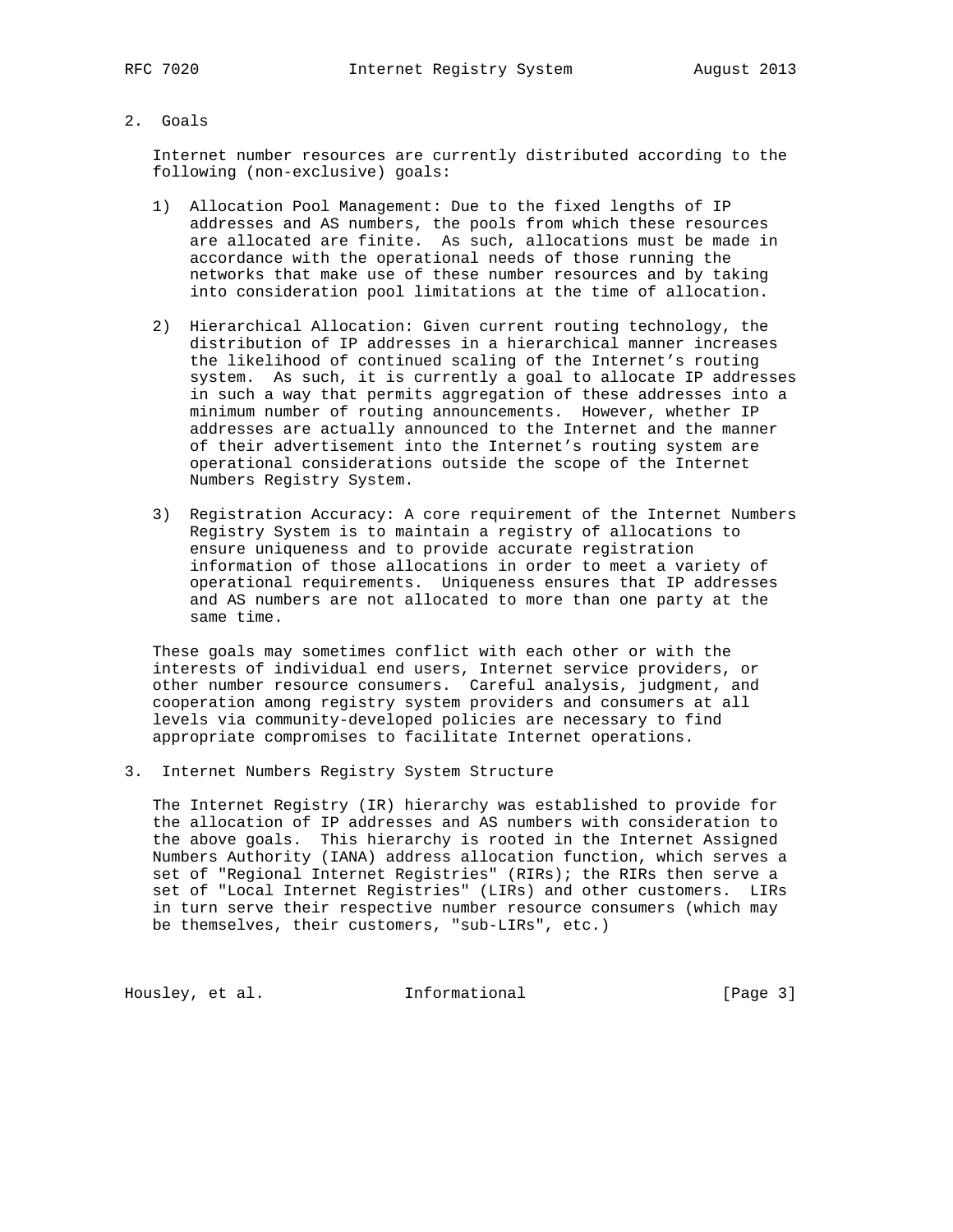## IETF

 The IETF specifies the underlying technical facilities and constraints of Internet numbers administered by the Internet Numbers Registry System. These specifications are aimed at enabling and protecting the long-term viability of the Internet, and adjustments to those specifications are made over time as circumstances warrant. The IETF has also reserved portions of the Internet number spaces and identifiers for future needs.

## IANA

 The Internet Assigned Numbers Authority (IANA) is a role, not an organization. For the Internet Numbers Registry System, the IANA role manages the top of the IP address and AS number allocation hierarchies. The Internet Corporation for Assigned Names and Numbers (ICANN) currently fulfills the IANA role in accordance with the IETF-ICANN "Memorandum of Understanding Concerning Technical Work of the Internet Assigned Numbers Authority", which was signed and ratified in March 2000 [RFC2860]. In addition, ICANN performs the IANA services related to the IP address space and AS numbers according to global number resource policies that have been developed by the community and formalized under a Memorandum of Understanding between ICANN and the Regional Internet Registries [ASOMOU] and documented in [ICANNv4], [ICANNv6], and [ICANNASN].

## Regional IRs

 In order to promote distribution of the Internet number resource registration function, RFC 1366 proposed delegating responsibility to regional bodies. (Note: RFC 1366 was replaced by RFC 1466, which was replaced by RFC 2050.) These bodies became known as the Regional Internet Registries (RIRs). The RIRs operate in continent-sized geopolitical regions. Currently, there are five RIRs: AfriNIC serving Africa, APNIC serving parts of Asia and the Pacific region, ARIN serving North America and parts of the Caribbean, LACNIC serving Latin America and parts of the Caribbean, and RIPE NCC serving Europe, parts of Asia and the Middle East. The RIRs were established in a bottom-up fashion via a global policy process that has been documented as the ICANN "Internet Consensus Policy 2" [ICP-2], which details the principles and criteria for establishment of Regional Internet Registries. The RIRs also conduct regional number policy development used in the administration of the number resources for which they are responsible.

Housley, et al. **Informational** [Page 4]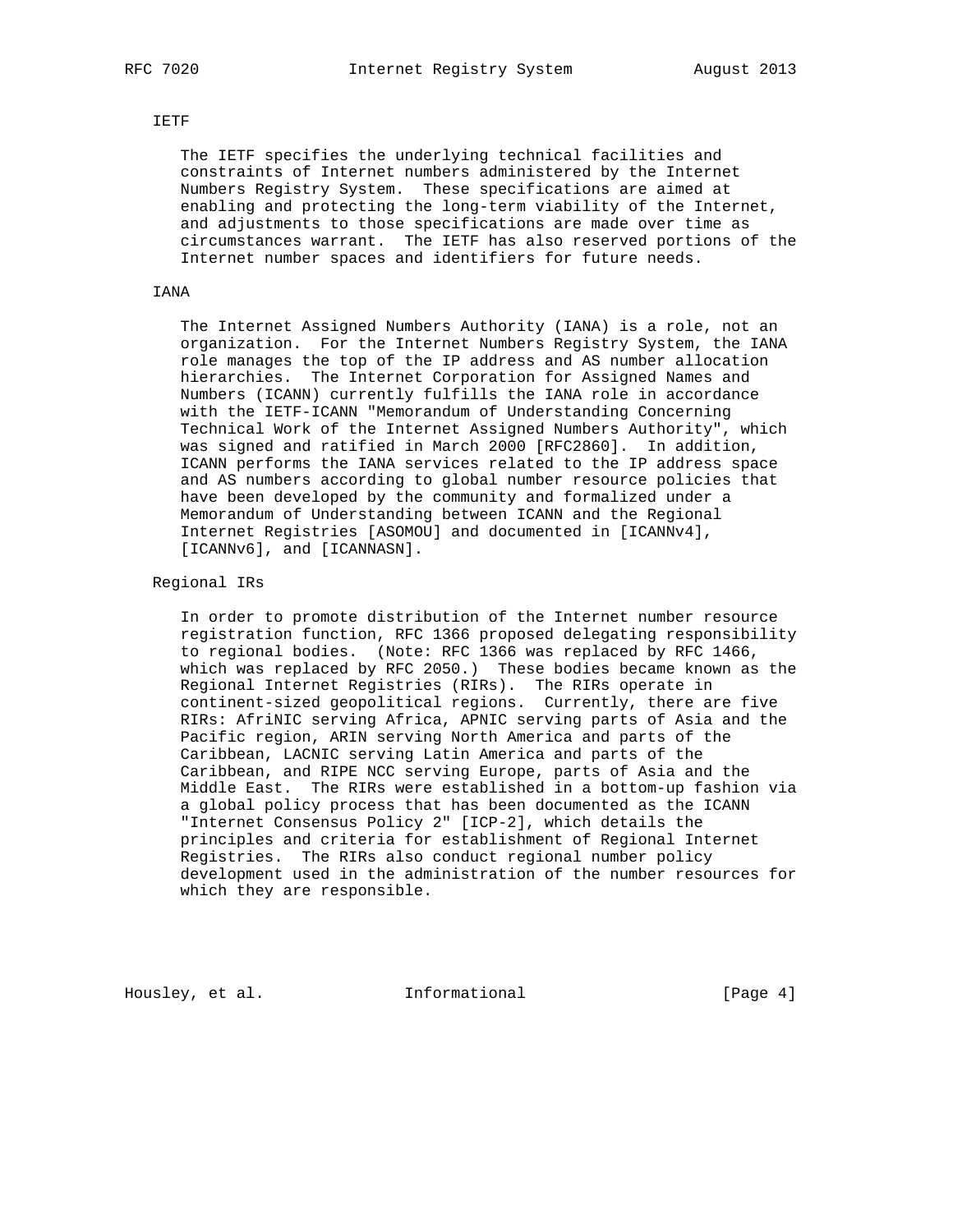Local IRs

 Local Internet Registries (LIRs) are established through a relationship with the body from which they received their addresses, typically the RIR that serves the region in which they operate, a parent LIR, or other number-allocating entity. In cases where LIRs span multiple regions, those LIRs have established relationships with multiple RIRs. LIRs perform IP address allocation services for their customers, typically ISPs, end users, or child LIRs (also known as "sub-LIRs").

4. Internet Numbers Registry Technical Considerations

 As a result of the system of technical standards and guidelines established by the IETF as well as historical and operational constraints, there have been technical considerations regarding the services provided by the Internet Numbers Registry System as it evolved. These technical considerations have included:

- 1) Reverse DNS: In situations where reverse DNS was used, the policies and practices of the Internet Numbers Registry System have included consideration of the technical and operational requirements posed by reverse DNS zone delegation [RFC5855].
- 2) Public WHOIS: The policies and practices of the Internet Numbers Registry System have included consideration of the technical and operational requirements for supporting WHOIS services [RFC3013] [RFC3912].

 As the Internet and the Internet Numbers Registry System continue to evolve, it may be necessary for the Internet community to examine these and related technical and operational considerations and how best to meet them. This evolution is discussed in the next section.

5. Internet Numbers Registry Evolution

 Over the years, the Internet Numbers Registry System has developed mechanisms by which the structures, policies, and processes of the Internet Numbers Registry System itself can evolve to meet the changing demands of the global Internet community. Further evolution of the Internet Numbers Registry System is expected to occur in an open, transparent, and broad multi-stakeholder manner.

 Per the delineation of responsibility for Internet address policy issues specified in the IETF/IAB/ICANN MOU [RFC2860], discussions regarding the evolution of the Internet Numbers Registry System structure, policy, and processes are to take place within the ICANN framework and will respect ICANN's core values [ICANNBL]. These core

Housley, et al. 1nformational 1999 [Page 5]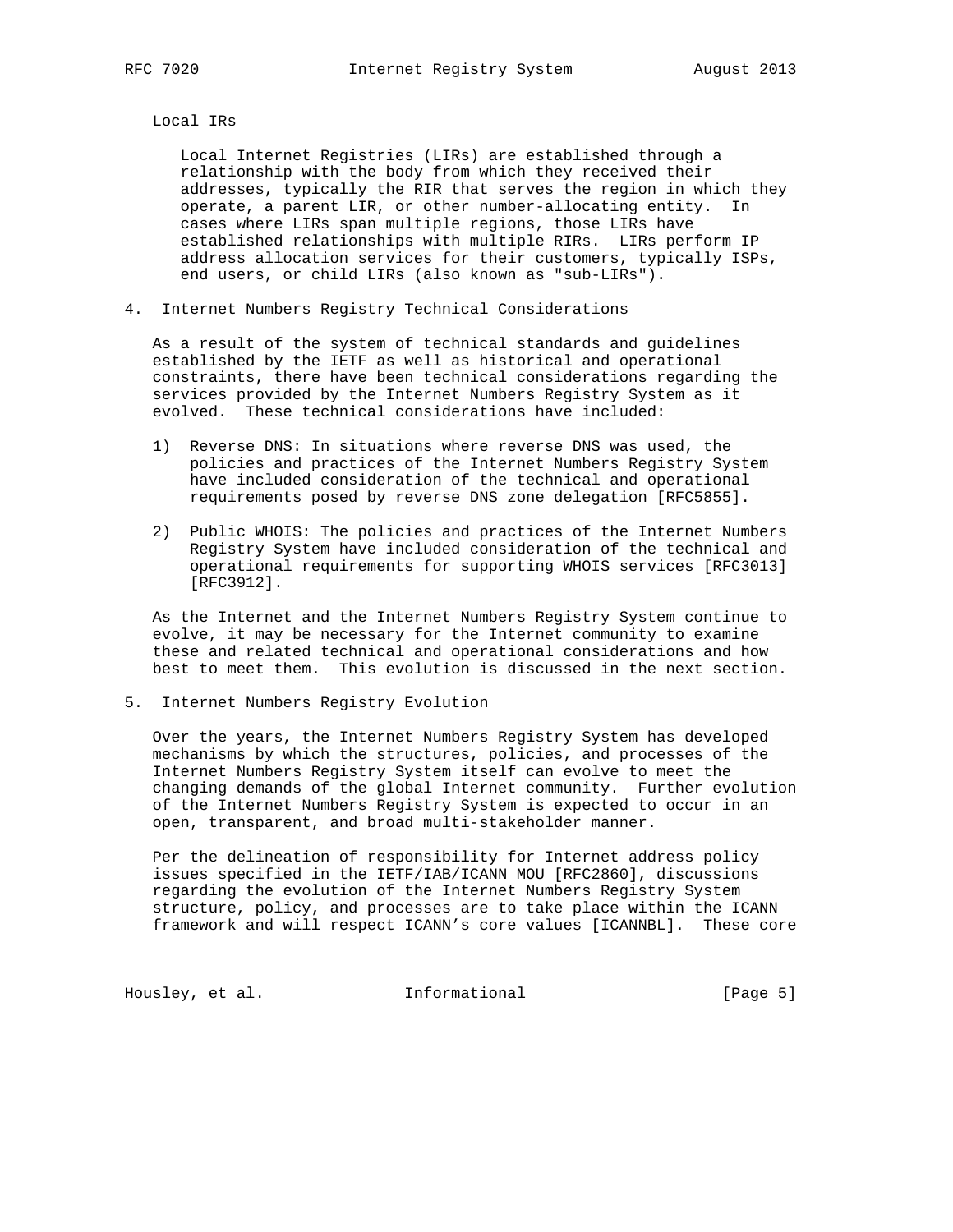values encourage broad, informed participation reflecting the functional, geographic, and cultural diversity of the Internet at all levels of policy development and decision making, as well as the delegation of coordination functions and recognition of the policy roles of other responsible entities that reflect the interests of affected parties. The discussions regarding Internet Numbers Registry evolution must also continue to consider the overall Internet address architecture and technical goals referenced in this document.

 The foregoing does not alter the IETF's continued responsibility for the non-policy aspects of Internet addressing such as the architectural definition of IP address and AS number spaces and specification of associated technical goals and constraints in their application, assignment of specialized address blocks, and experimental technical assignments as documented in RFC 2860. In addition, in the cases where the IETF sets technical recommendations for protocols, practices, or services that are directly related to IP address space or AS numbers, such recommendations must be taken into consideration in Internet Numbers Registry System policy discussions regardless of venue.

6. Summary of Changes since RFC 2050

 Since RFC 2050 was published, the Internet and the Internet Numbers Registry System have undergone significant change. This document describes the Internet Numbers Registry System as it presently exists and omits policy and operational procedures that have been superseded by ICANN and RIR policy since the publication of RFC 2050.

 One particular change of note is that RFC 2050 defined an appeal process and included:

 If necessary, after exhausting all other avenues, the appeal may be forwarded to IANA for a final decision. Each registry must, as part of their policy, document and specify how to appeal a registry assignment decision.

 The RIRs have developed consensus-based policies for appeals, and over time, they have become accepted by the respective RIR communities. As a result, the ability to further appeal to IANA is no longer appropriate.

7. Security Considerations

 It is generally recognized that accuracy and public availability of Internet registry data is often an essential component in researching and resolving security and operational issues on the Internet.

Housley, et al. 1nformational 1999 [Page 6]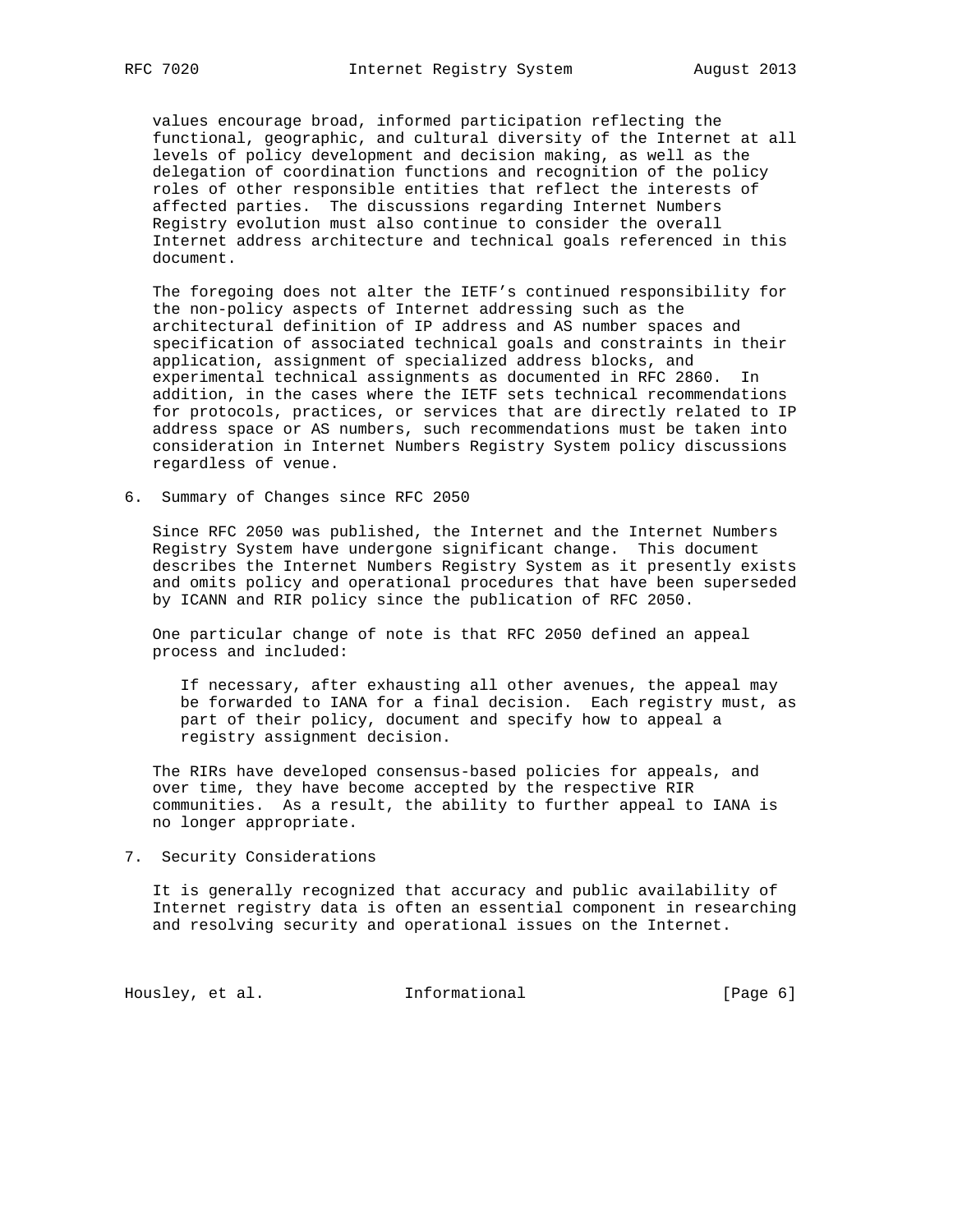8. Acknowledgements

 Several people have made comments on draft versions of this document. The authors would like to thank Randy Bush, Brian Carpenter, Daniel Karrenberg, Olaf Kolkman, Scott Bradner, Leslie Daigle, Adiel Akplogan, Mark Kosters, Elise Gerich, and SM for their constructive feedback and comments. Additionally, we are indebted to the authors of RFC 1466 and RFC 2050 for their earlier contributions in this area.

- 9. References
- 9.1. Normative References
	- [ASOMOU] Published by ICANN, "ICANN Address Supporting Organization (ASO) MoU", October 2004, <http://archive.icann.org/en/aso/aso-mou-29oct04.htm>.
	- [ICANNASN] Ratified by ICANN, "Internet Assigned Numbers Authority (IANA) Policy for Allocation of ASN Blocks to Regional Internet Registries", September 2010, <http://www.icann.org/en/resources/policy/global addressing/global-policy-asn-blocks-21sep10-en.htm>.
	- [ICANNBL] ICANN, "Bylaws for Internet Corporation for Assigned Names and Numbers", December 2012, <http://www.icann.org/en/about/governance/bylaws>.
	- [ICANNv4] Ratified by ICANN, "Global Policy for Post Exhaustion IPv4 Allocation Mechanisms by the IANA", May 2012, <http://www.icann.org/en/resources/policy/ global-addressing/allocation-ipv4-post-exhaustion>.
	- [ICANNv6] Ratified by ICANN, "Internet Assigned Numbers Authority (IANA) Policy For Allocation of IPv6 Blocks to Regional Internet Registries", September 2006, <http://www.icann.org/en/resources/policy/ global-addressing/allocation-ipv6-rirs>.
	- [ICP-2] ICANN, "ICP-2: Criteria for Establishment of New Regional Internet Registries", July 2001, <http://www.icann.org/icp/icp-2.htm>.
	- [RFC2860] Carpenter, B., Baker, F., and M. Roberts, "Memorandum of Understanding Concerning the Technical Work of the Internet Assigned Numbers Authority", RFC 2860, June 2000.

Housley, et al. 1nformational 1999 [Page 7]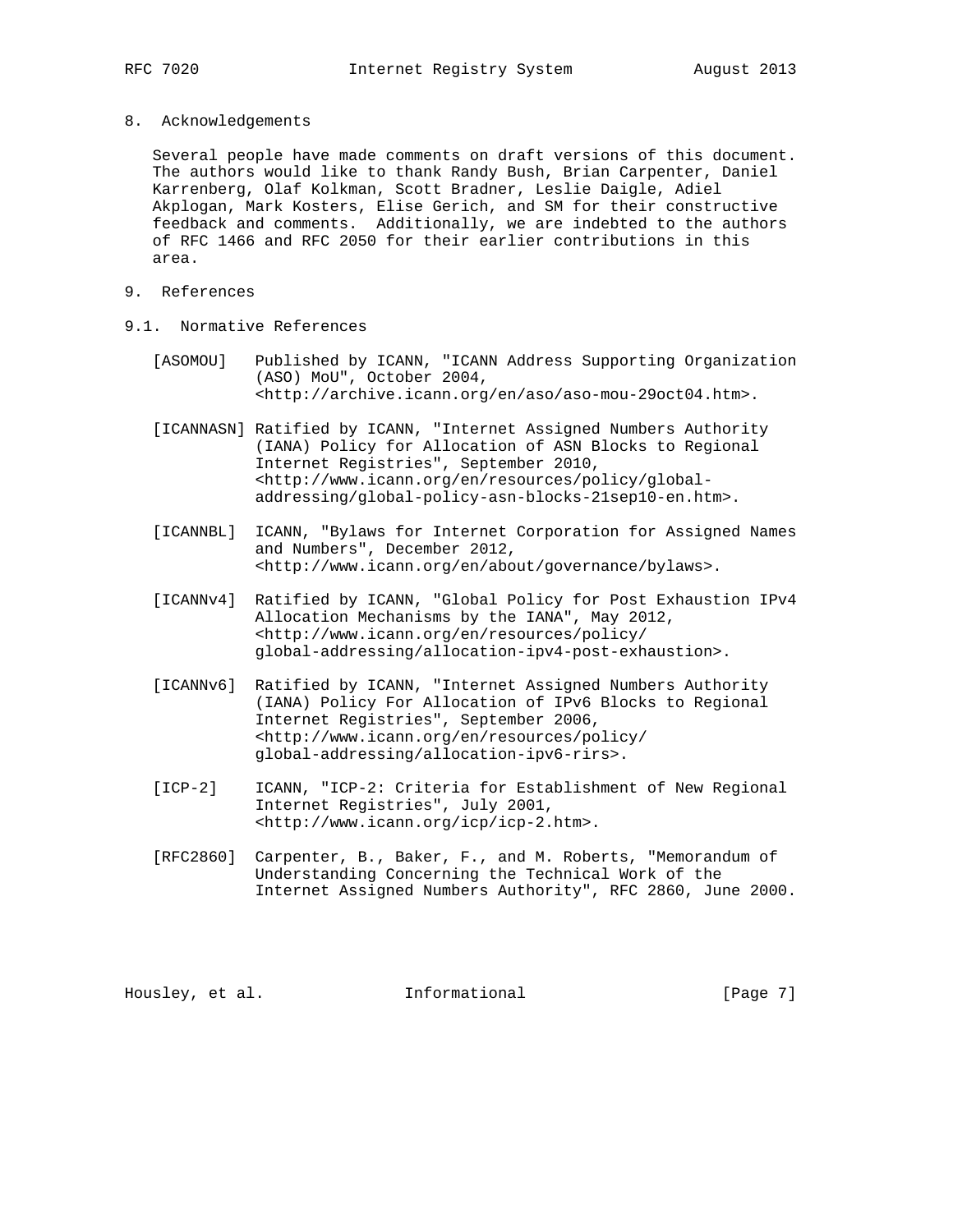- [RFC3013] Killalea, T., "Recommended Internet Service Provider Security Services and Procedures", BCP 46, RFC 3013, November 2000.
- 9.2. Informative References
	- [RFC3912] Daigle, L., "WHOIS Protocol Specification", RFC 3912, September 2004.
	- [RFC5855] Abley, J. and T. Manderson, "Nameservers for IPv4 and IPv6 Reverse Zones", BCP 155, RFC 5855, May 2010.